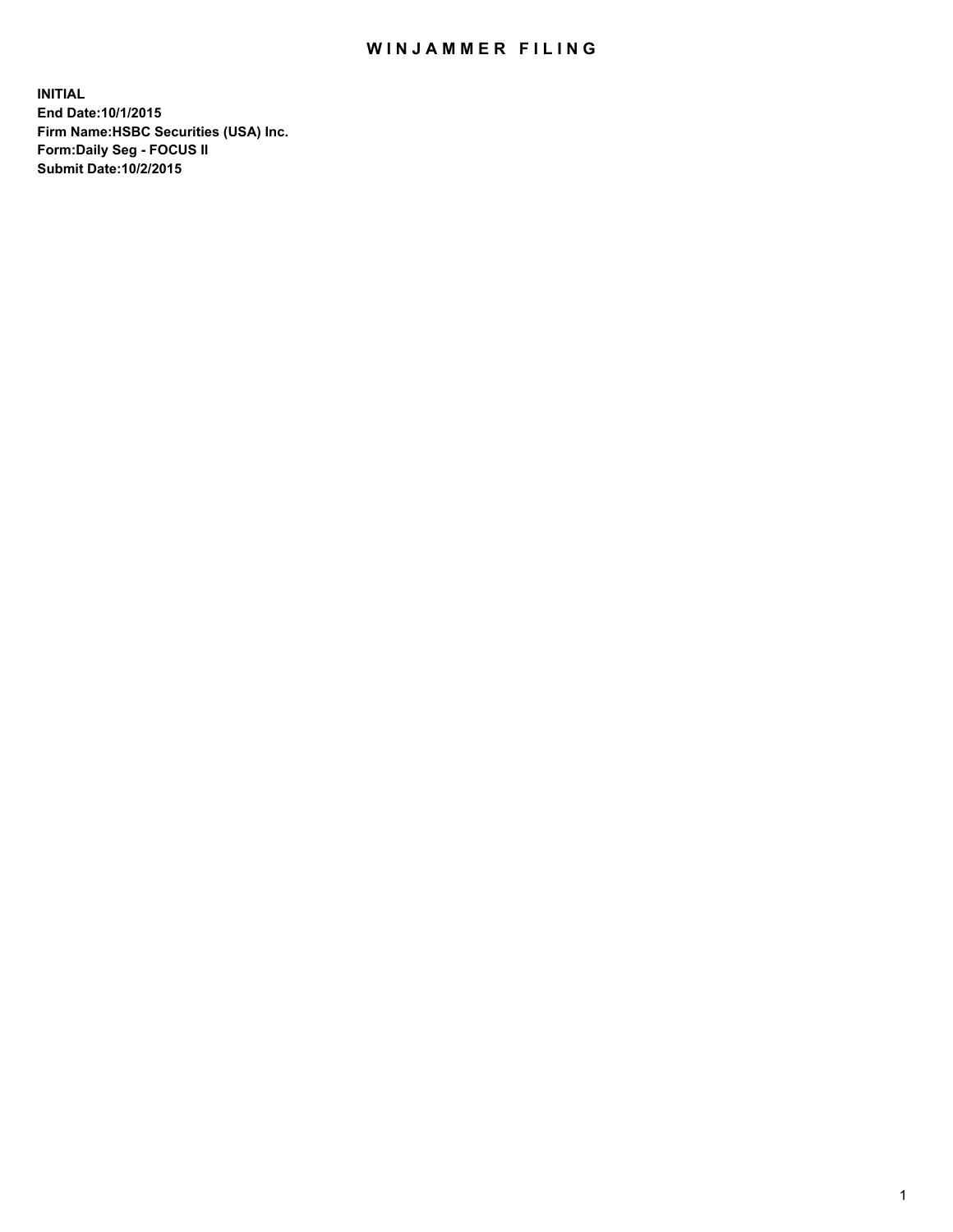## **INITIAL End Date:10/1/2015 Firm Name:HSBC Securities (USA) Inc. Form:Daily Seg - FOCUS II Submit Date:10/2/2015 Daily Segregation - Cover Page**

| Name of Company<br><b>Contact Name</b><br><b>Contact Phone Number</b><br><b>Contact Email Address</b>                                                                                                                                                                                                                         | <b>HSBC Securities (USA) Inc.</b><br>Steven richardson<br>212-525-6445<br>steven.richardson@us.hsbc.com |
|-------------------------------------------------------------------------------------------------------------------------------------------------------------------------------------------------------------------------------------------------------------------------------------------------------------------------------|---------------------------------------------------------------------------------------------------------|
| FCM's Customer Segregated Funds Residual Interest Target (choose one):<br>a. Minimum dollar amount: ; or<br>b. Minimum percentage of customer segregated funds required:%; or<br>c. Dollar amount range between: and; or<br>d. Percentage range of customer segregated funds required between: % and %.                       | 110,000,000<br><u>0</u><br>0 <sub>0</sub><br>0 <sub>0</sub>                                             |
| FCM's Customer Secured Amount Funds Residual Interest Target (choose one):<br>a. Minimum dollar amount: ; or<br>b. Minimum percentage of customer secured funds required:%; or<br>c. Dollar amount range between: and; or<br>d. Percentage range of customer secured funds required between: % and %.                         | 10,000,000<br>0 <sub>0</sub><br>0 <sub>0</sub>                                                          |
| FCM's Cleared Swaps Customer Collateral Residual Interest Target (choose one):<br>a. Minimum dollar amount: ; or<br>b. Minimum percentage of cleared swaps customer collateral required:%; or<br>c. Dollar amount range between: and; or<br>d. Percentage range of cleared swaps customer collateral required between:% and%. | 90,000,000<br><u>0</u><br>00<br><u>00</u>                                                               |

Attach supporting documents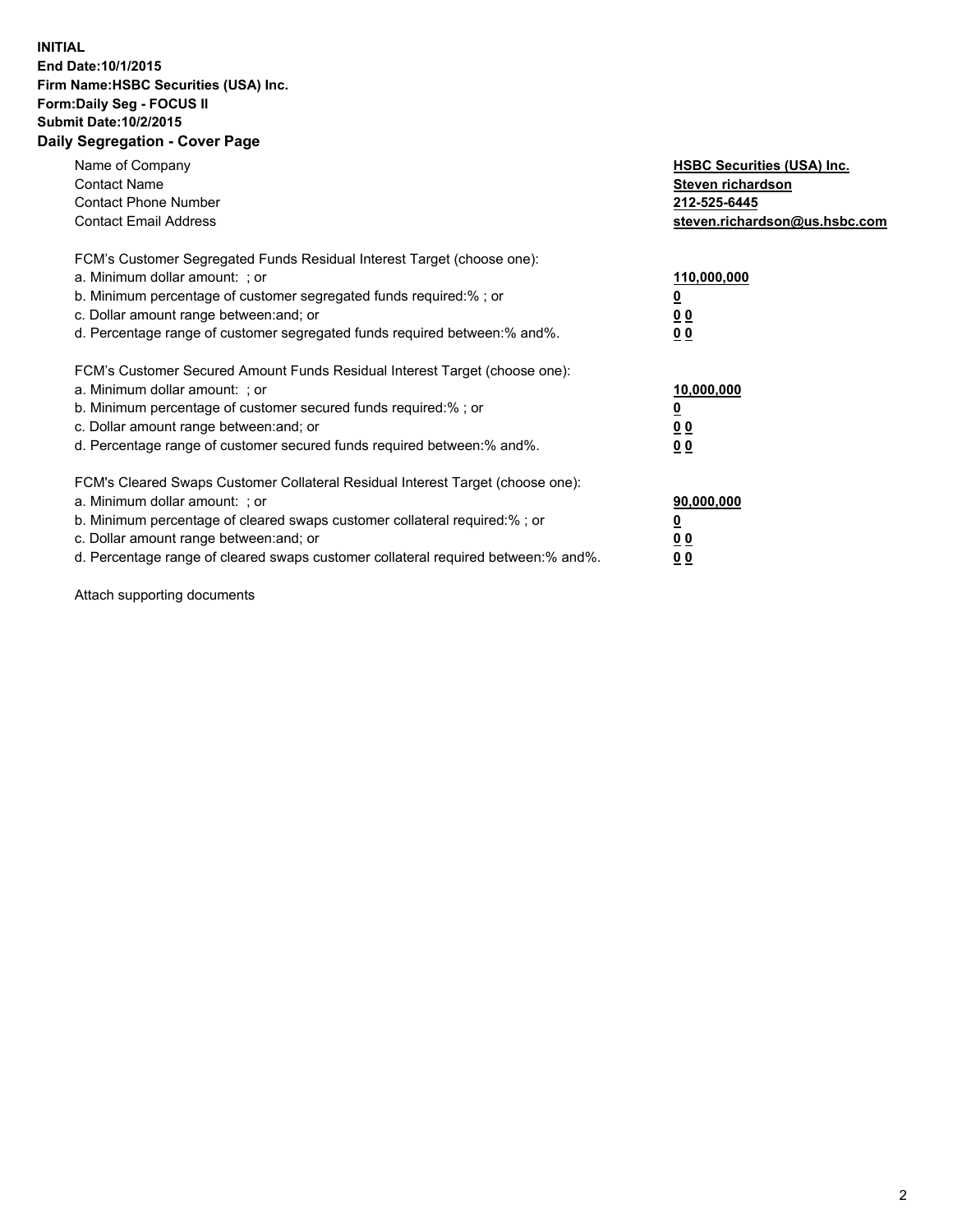**INITIAL End Date:10/1/2015 Firm Name:HSBC Securities (USA) Inc. Form:Daily Seg - FOCUS II Submit Date:10/2/2015 Daily Segregation - Secured Amounts**

Foreign Futures and Foreign Options Secured Amounts Amount required to be set aside pursuant to law, rule or regulation of a foreign government or a rule of a self-regulatory organization authorized thereunder **0** [7305] 1. Net ledger balance - Foreign Futures and Foreign Option Trading - All Customers A. Cash **27,584,738** [7315] B. Securities (at market) **130,152,210** [7317] 2. Net unrealized profit (loss) in open futures contracts traded on a foreign board of trade **17,129,364** [7325] 3. Exchange traded options a. Market value of open option contracts purchased on a foreign board of trade **0** [7335] b. Market value of open contracts granted (sold) on a foreign board of trade **0** [7337] 4. Net equity (deficit) (add lines 1. 2. and 3.) **174,866,312** [7345] 5. Account liquidating to a deficit and account with a debit balances - gross amount **4,739,832** [7351] Less: amount offset by customer owned securities **-2,550,353** [7352] **2,189,479** [7354] 6. Amount required to be set aside as the secured amount - Net Liquidating Equity Method (add lines 4 and 5) **177,055,791** [7355] 7. Greater of amount required to be set aside pursuant to foreign jurisdiction (above) or line 6. **177,055,791** [7360] FUNDS DEPOSITED IN SEPARATE REGULATION 30.7 ACCOUNTS 1. Cash in banks A. Banks located in the United States **21,796,017** [7500] B. Other banks qualified under Regulation 30.7 **0** [7520] **21,796,017** [7530] 2. Securities A. In safekeeping with banks located in the United States **84,745,578** [7540] B. In safekeeping with other banks qualified under Regulation 30.7 **0** [7560] **84,745,578** [7570] 3. Equities with registered futures commission merchants A. Cash **0** [7580] B. Securities **0** [7590] C. Unrealized gain (loss) on open futures contracts **0** [7600] D. Value of long option contracts **0** [7610] E. Value of short option contracts **0** [7615] **0** [7620] 4. Amounts held by clearing organizations of foreign boards of trade A. Cash **0** [7640] B. Securities **0** [7650] C. Amount due to (from) clearing organization - daily variation **0** [7660] D. Value of long option contracts **0** [7670] E. Value of short option contracts **0** [7675] **0** [7680] 5. Amounts held by members of foreign boards of trade A. Cash **76,049,633** [7700] B. Securities **45,406,633** [7710] C. Unrealized gain (loss) on open futures contracts **17,129,364** [7720] D. Value of long option contracts **0** [7730] E. Value of short option contracts **0** [7735] **138,585,630** [7740] 6. Amounts with other depositories designated by a foreign board of trade **0** [7760] 7. Segregated funds on hand **0** [7765] 8. Total funds in separate section 30.7 accounts **245,127,225** [7770] 9. Excess (deficiency) Set Aside for Secured Amount (subtract line 7 Secured Statement Page 1 from Line 8) **68,071,434** [7380] 10. Management Target Amount for Excess funds in separate section 30.7 accounts **10,000,000** [7780] 11. Excess (deficiency) funds in separate 30.7 accounts over (under) Management Target **58,071,434** [7785]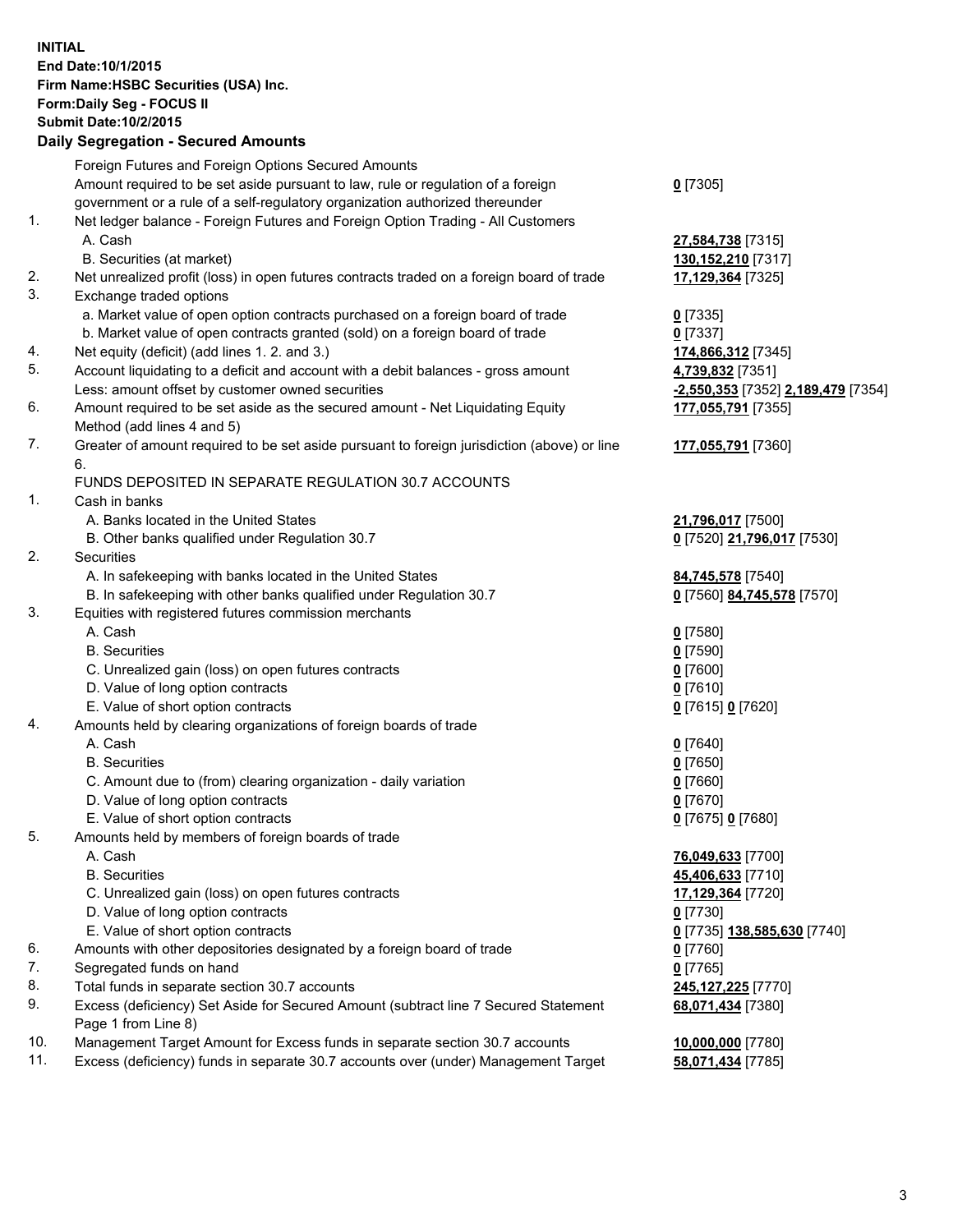| <b>INITIAL</b>                            |                                                                                                |                                    |  |  |  |
|-------------------------------------------|------------------------------------------------------------------------------------------------|------------------------------------|--|--|--|
| End Date: 10/1/2015                       |                                                                                                |                                    |  |  |  |
| Firm Name: HSBC Securities (USA) Inc.     |                                                                                                |                                    |  |  |  |
| Form: Daily Seg - FOCUS II                |                                                                                                |                                    |  |  |  |
| <b>Submit Date: 10/2/2015</b>             |                                                                                                |                                    |  |  |  |
| Daily Segregation - Segregation Statement |                                                                                                |                                    |  |  |  |
|                                           | SEGREGATION REQUIREMENTS (Section 4d(2) of the CEAct)                                          |                                    |  |  |  |
| 1.                                        | Net ledger balance                                                                             |                                    |  |  |  |
|                                           | A. Cash                                                                                        | 443,660,549 [7010]                 |  |  |  |
|                                           | B. Securities (at market)                                                                      | 950,535,129 [7020]                 |  |  |  |
| 2.                                        | Net unrealized profit (loss) in open futures contracts traded on a contract market             | -81,473,113 [7030]                 |  |  |  |
| 3.                                        | Exchange traded options                                                                        |                                    |  |  |  |
|                                           | A. Add market value of open option contracts purchased on a contract market                    | 135,945,833 [7032]                 |  |  |  |
|                                           | B. Deduct market value of open option contracts granted (sold) on a contract market            | -10,190,239 [7033]                 |  |  |  |
| 4.                                        | Net equity (deficit) (add lines 1, 2 and 3)                                                    | 1,438,478,159 [7040]               |  |  |  |
| 5.                                        | Accounts liquidating to a deficit and accounts with                                            |                                    |  |  |  |
|                                           | debit balances - gross amount                                                                  | 5,269,567 [7045]                   |  |  |  |
|                                           | Less: amount offset by customer securities                                                     | -4,174,251 [7047] 1,095,316 [7050] |  |  |  |
| 6.                                        | Amount required to be segregated (add lines 4 and 5)<br>FUNDS IN SEGREGATED ACCOUNTS           | 1,439,573,475 [7060]               |  |  |  |
| 7.                                        | Deposited in segregated funds bank accounts                                                    |                                    |  |  |  |
|                                           | A. Cash                                                                                        | 194,653,133 [7070]                 |  |  |  |
|                                           | B. Securities representing investments of customers' funds (at market)                         | $0$ [7080]                         |  |  |  |
|                                           | C. Securities held for particular customers or option customers in lieu of cash (at            | 242,700,977 [7090]                 |  |  |  |
|                                           | market)                                                                                        |                                    |  |  |  |
| 8.                                        | Margins on deposit with derivatives clearing organizations of contract markets                 |                                    |  |  |  |
|                                           | A. Cash                                                                                        | 29,558,843 [7100]                  |  |  |  |
|                                           | B. Securities representing investments of customers' funds (at market)                         | 149,767,500 [7110]                 |  |  |  |
|                                           | C. Securities held for particular customers or option customers in lieu of cash (at<br>market) | 707,834,152 [7120]                 |  |  |  |
| 9.                                        | Net settlement from (to) derivatives clearing organizations of contract markets                | 70,826,343 [7130]                  |  |  |  |
| 10.                                       | Exchange traded options                                                                        |                                    |  |  |  |
|                                           | A. Value of open long option contracts                                                         | 135,945,833 [7132]                 |  |  |  |
|                                           | B. Value of open short option contracts                                                        | $-10,190,239$ [7133]               |  |  |  |
| 11.                                       | Net equities with other FCMs                                                                   |                                    |  |  |  |
|                                           | A. Net liquidating equity                                                                      | 79,527,763 [7140]                  |  |  |  |
|                                           | B. Securities representing investments of customers' funds (at market)                         | $0$ [7160]                         |  |  |  |
|                                           | C. Securities held for particular customers or option customers in lieu of cash (at            | $0$ [7170]                         |  |  |  |
|                                           | market)                                                                                        |                                    |  |  |  |
| 12.                                       | Segregated funds on hand                                                                       | $0$ [7150]                         |  |  |  |
| 13.                                       | Total amount in segregation (add lines 7 through 12)                                           | 1,600,624,305 [7180]               |  |  |  |
| 14.                                       | Excess (deficiency) funds in segregation (subtract line 6 from line 13)                        | 161,050,830 [7190]                 |  |  |  |
| 15.                                       | Management Target Amount for Excess funds in segregation                                       | 110,000,000 [7194]                 |  |  |  |

16. Excess (deficiency) funds in segregation over (under) Management Target Amount Excess

**51,050,830** [7198]